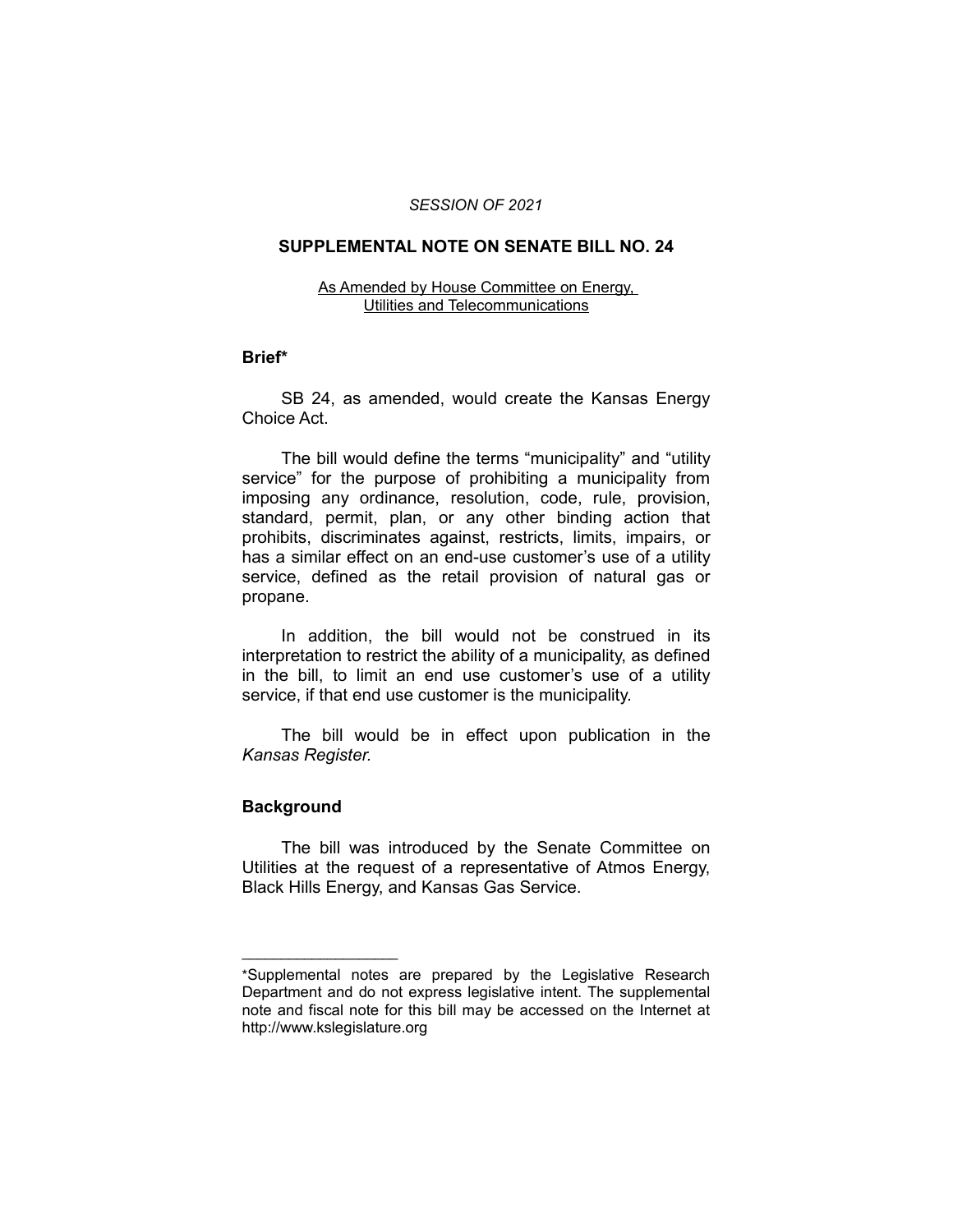### *Senate Committee on Utilities*

In the Senate Committee hearing, representatives of AARP Kansas, Americans For Prosperity Kansas (AFP), Atmos Energy, Black Hills Energy, Kansas Gas Service, Kansas Restaurant and Hospitality Association (KRHA), National Federation of Independent Business Kansas (NFIB), and the Wichita Regional Chamber of Commerce provided **proponent** testimony.

The proponents provided background information, stating in 2019, the city of Berkeley, California, was the first city in the United States to ban the use of natural gas in new residential and commercial constructions. Since then, other cities have passed or introduced similar laws to eliminate natural gas as a choice. They reported similar activity is occurring in cities on the coasts, but there has been recent activity in Norman, Oklahoma, and Lawrence, Kansas. The proponents stated these types of bans on certain types of energy sources are a shortsighted attempt toward clean energy and, ultimately, will hinder a city's ability to reduce emissions while removing a reliable, low-cost energy option.

Written-only proponent testimony was provided by representatives of the Eastern Kansas Oil and Gas Association (EKOGA), the Kansas Association of Realtors (KAR), the Kansas Building Industry Association (KBIA), the Kansas Chamber of commerce, the Kansas Independent Oil and Gas Association (KIOGA), the Propane Marketers Association of Kansas (PMAK), the Chamber of Lawrence, Kansas, and the Greater Topeka Chamber of Commerce.

Representatives of the Climate + Energy Project (CEP), the League of Kansas Municipalities (LKM), Sierra Club, and Sustainability Action Network and four private citizens provided **opponent** testimony.

The opponents stated the bill is an encroachment on home rule and the powers prescribed to cities in the *Kansas Constitution.* They stated discrimination of energy types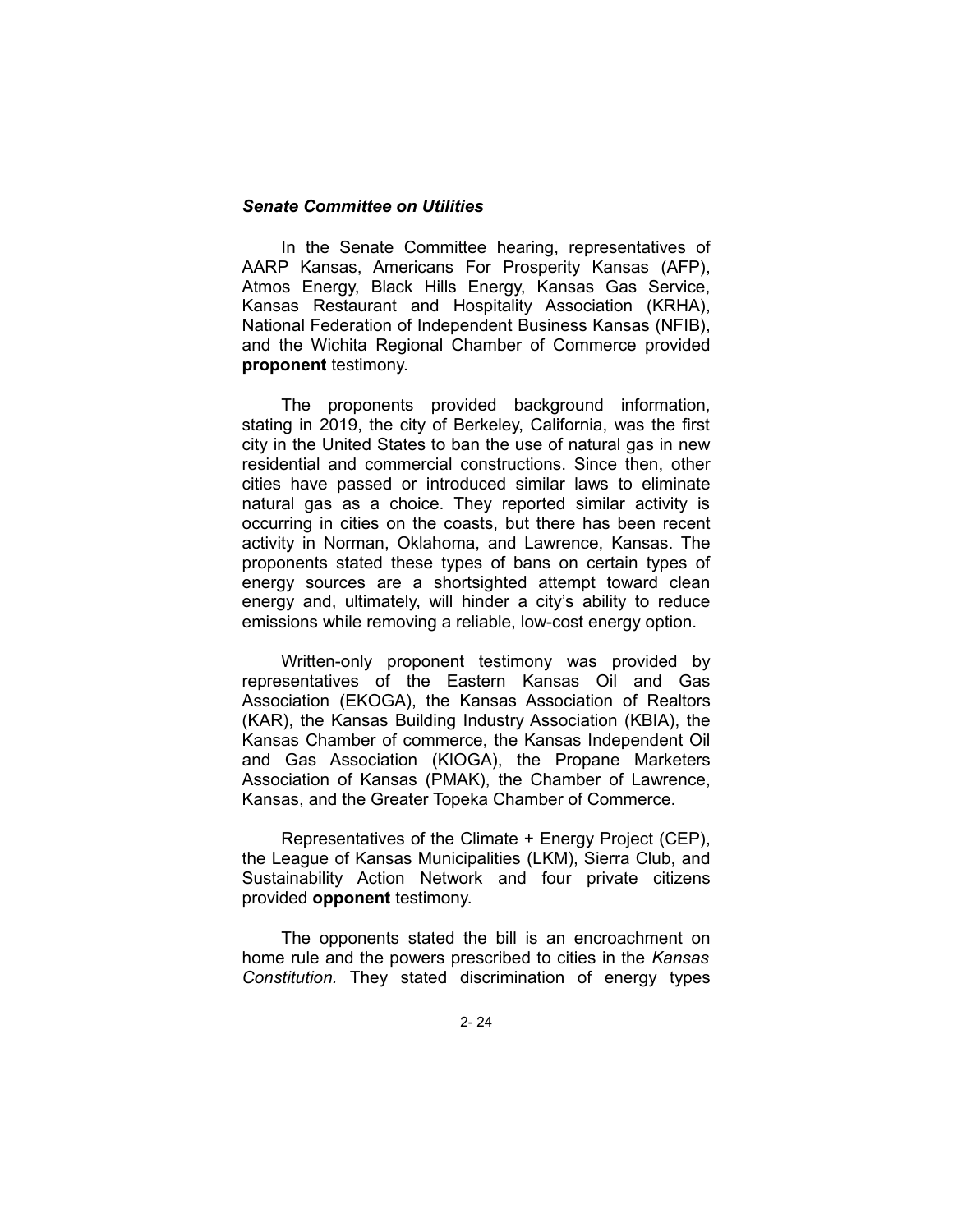would be unfair if energy types were equivalent, but some energy types do have disproportionate costs. They added cities should be able to determine what energy sources work best for their community, especially when it could realize costsavings for their residents.

Written-only opponent testimony was provided by representatives of the City of Lawrence, Douglas County, Kansas Inter Faith Action, City of Merriam, Metropolitan Energy Center (MEC), City of Mission, City of Overland Park, City of Prairie Village, Sisters of Charity of Leavenworth, Sunrise Movement Kansas City, City of Westwood Hills, and Willdan Performance Engineering (Lawrence), and by 30 private citizens.

Neutral testimony was provided by the Director of the Utilities Division, Kansas Corporation Commission (KCC). Written-only neutral testimony was provided by the Consumer Counsel of the Citizens' Utility Ratepayer Board (CURB).

The Senate Committee amended the bill by:

- Removing a definition for "public utility";
- Adding a definition for "utility service":
- Removing language regarding source of energy;
- Adding language regarding the municipality as an end use customer; and
- Changing the effective date of the bill from upon publication in the statute book to upon publication in the *Kansas Register*.

## *House Committee on Energy, Utilities and Telecommunications*

In the House Committee hearing, **proponent** testimony was provided by representatives of AFP; Atmos Energy;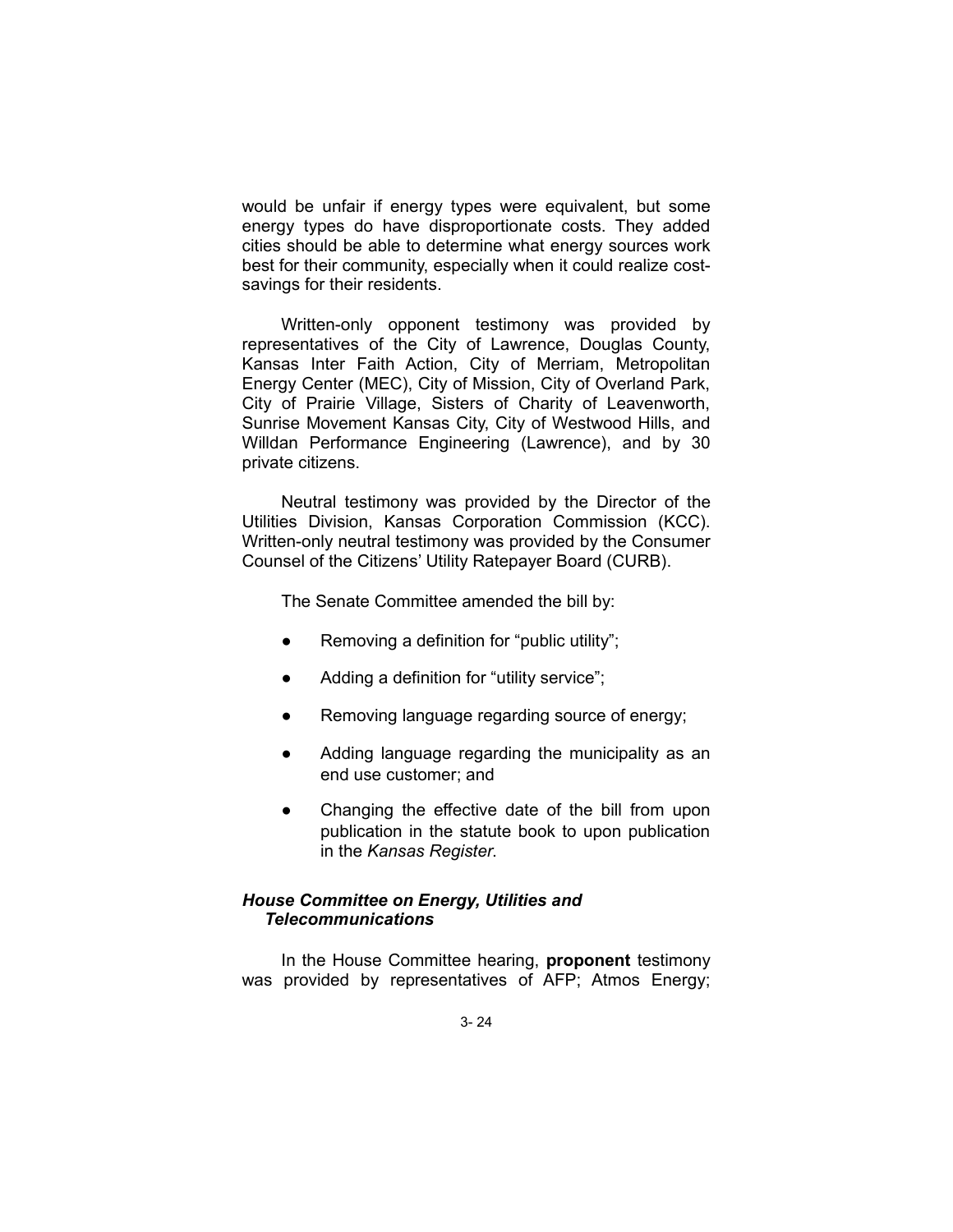Black Hills Energy; Kansas Gas Service; KRHA; NFIB; and the Wichita Regional Chamber of Commerce.

Written-only proponent testimony was provided by representatives of AARP Kansas, EKOGA, the Greater Topeka Chamber of Commerce, KAR, KBIA the Kansas Chamber of Commerce, KIOGA, the Lawrence Chamber of Commerce, and PMAK.

Proponents noted the bill would ensure that consumers can choose the fuel for use in their homes and prohibit bans on energy sources, which contribute to rising energy bills and harm lower- and middle-income households.

**Opponent** testimony was provided by representatives of Kansas Interfaith Action, LKM, the Natural Resources Defense Council, and the Sierra Club Kansas Chapter and by a resident of Big Springs.

Written-only opponent testimony was provided by representatives of the City of Overland Park; CEP; MEC; the northeast Johnson County cities of Merriam, Mission, Prairie Village, and Westwood Hills; and Sisters of Charity of Leavenworth and by two residents of the City of Wichita.

Opponents stated the bill would infringe on the right of local governments to determine their own policies and restrict the ability of communities to respond to climate concerns.

Neutral testimony was provided by a representative of the KCC. Written-only neutral testimony was provided by representatives of the American Heart Association and **CURB** 

The House Committee amended the bill to specify that "propane" would be part of the definition of "utility service," as defined by the bill.